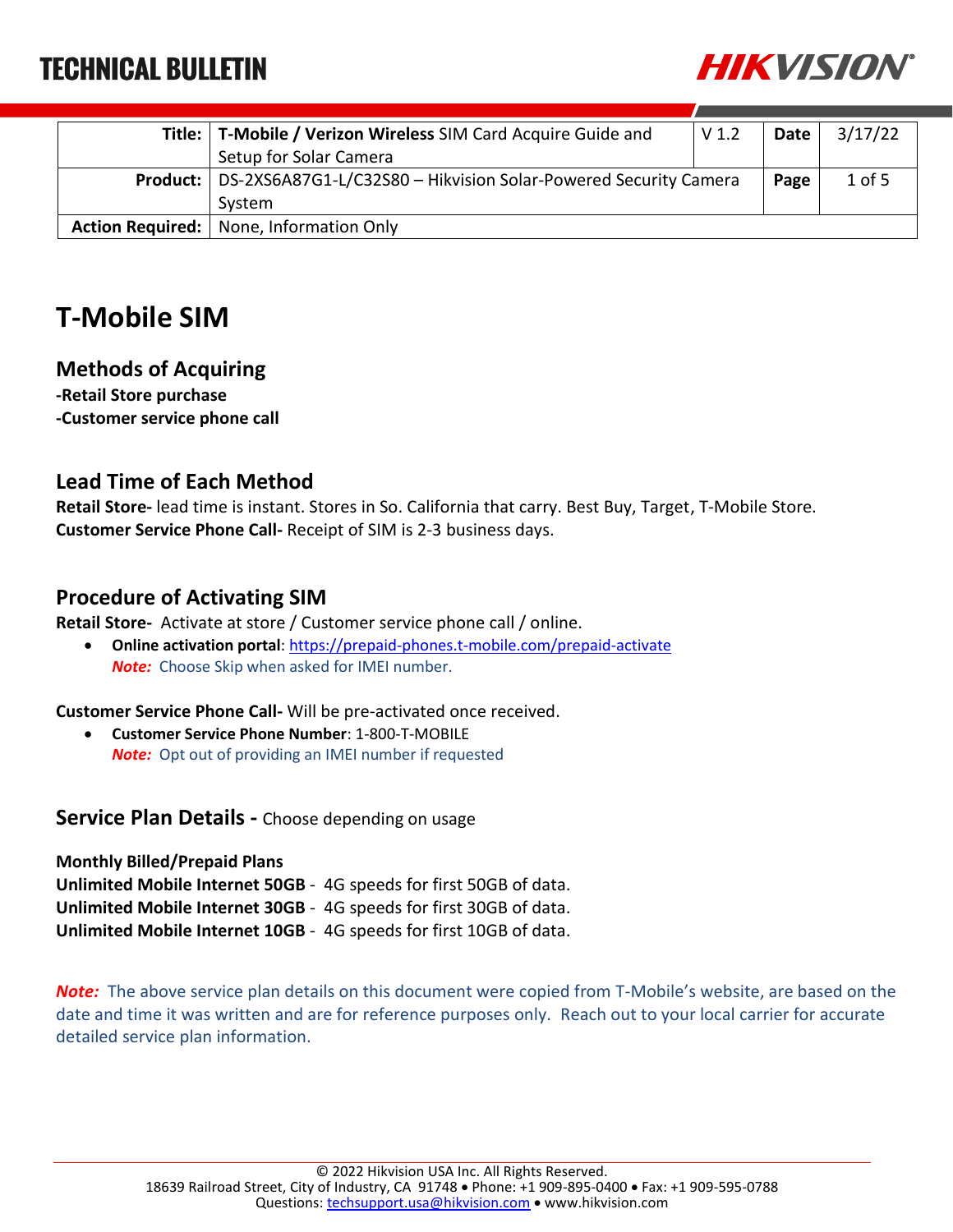

|                         | Title:   T-Mobile / Verizon Wireless SIM Card Acquire Guide and                 | V <sub>1.2</sub> | Date | 3/17/22  |
|-------------------------|---------------------------------------------------------------------------------|------------------|------|----------|
|                         | Setup for Solar Camera                                                          |                  |      |          |
|                         | <b>Product:</b> DS-2XS6A87G1-L/C32S80 - Hikvision Solar-Powered Security Camera |                  | Page | $2$ of 5 |
|                         | System                                                                          |                  |      |          |
| <b>Action Required:</b> | None, Information Only                                                          |                  |      |          |

### **Verizon Wireless SIM**

### **Methods of Acquiring**

**-Retail Store purchase**

### **Lead Time of Each Method**

**Verizon Wireless Physical Store Only-** lead time is instant. **Purchase** and **Activate** at store. **Do not** purchase from any other source such as BestBuy, Walmart, Etc…

### **Procedure of Activating SIM**

**Retail Store-** Activate at store Verizon Wireless store *Note:* Opt out of providing an IMEI number if requested, explain that service is for non-phone type of device, equivalent to their tablet/mobile hotspot category.

#### **Recommended Service Plans Types & Details-** Choose depending on usage

*Note:* Recommend using Verizon Wireless prepaid service plan with Solar camera.

**Prepaid Unlimited Mobile Data 150GB** - 4G speeds for first 50GB of data. **Prepaid Unlimited Mobile Data 100GB** - 4G speeds for first 30GB of data. **Prepaid Unlimited Mobile Data 25GB** - 4G speeds for first 25GB of data. **Prepaid Unlimited Mobile Data 5GB** - 4G speeds for first 5GB of data.

*Note:* The above service plan details on this document were copied from Verizon Wireless' website, are based on the date and time it was written and are for reference purposes only. Reach out to your local carrier for accurate detailed service plan information.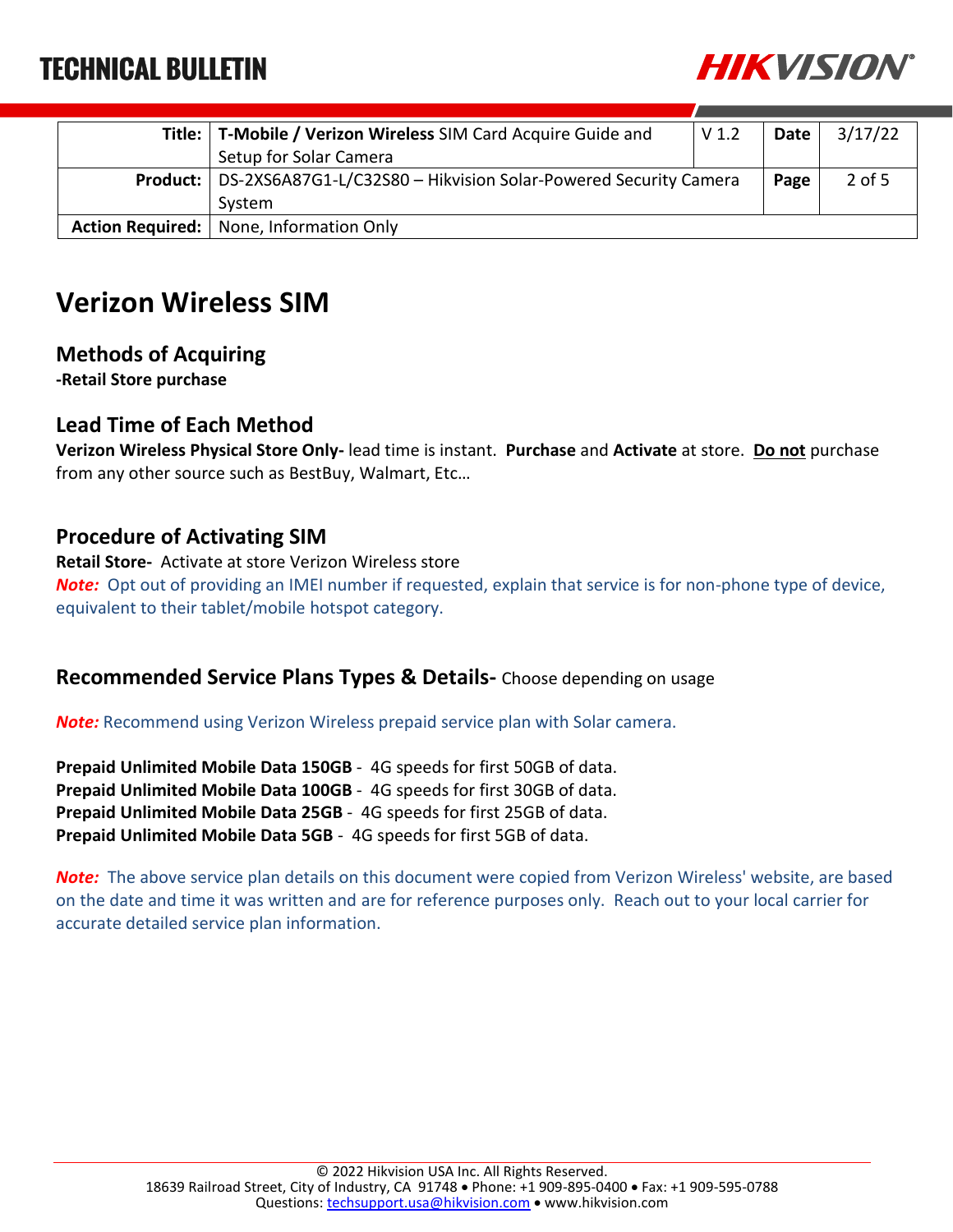

| Title:   T-Mobile / Verizon Wireless SIM Card Acquire Guide and            | V <sub>1.2</sub> | Date I | 3/17/22  |
|----------------------------------------------------------------------------|------------------|--------|----------|
| Setup for Solar Camera                                                     |                  |        |          |
| Product:   DS-2XS6A87G1-L/C32S80 - Hikvision Solar-Powered Security Camera |                  | Page   | $3$ of 5 |
| System                                                                     |                  |        |          |
| Action Required:   None, Information Only                                  |                  |        |          |

### **SIM Card Setup Steps**

- 1. Connect power (either regular 12VDC or battery) and network cables to the camera
- 2. Insert acquired 4G SIM card
- 3. Turn on switch
- 4. Use SADP Tool on the computer to find the camera SADP tool download Link: [https://us.hikvision.com/sites/default/files/software/sadptool\\_v3.0.4.3\\_20201125.zip](https://us.hikvision.com/sites/default/files/software/sadptool_v3.0.4.3_20201125.zip)
- 5. Activate the camera by creating the password
- 6. Enable Hik-connect by creating verification code

| Activate the Device |  |
|---------------------|--|
|                     |  |

| The device is not activated.                                          |  |  |  |
|-----------------------------------------------------------------------|--|--|--|
| You can modify the network parameters after the<br>device activation. |  |  |  |
| <b>Activate Now</b>                                                   |  |  |  |
| New Password:                                                         |  |  |  |
| Confirm Password:                                                     |  |  |  |
| <b>Enable Hik-Connect</b>                                             |  |  |  |
|                                                                       |  |  |  |
|                                                                       |  |  |  |

- 7. If **Verizon wireless Prepaid Account**, skip to **Additional Steps for Verizon Wireless Prepaid Service** on the next page of this document. Continue to step 8 if not.
- 8. Scan QR code to add device into Hik-connect APP (verification code is needed)
- 9. Press image for live view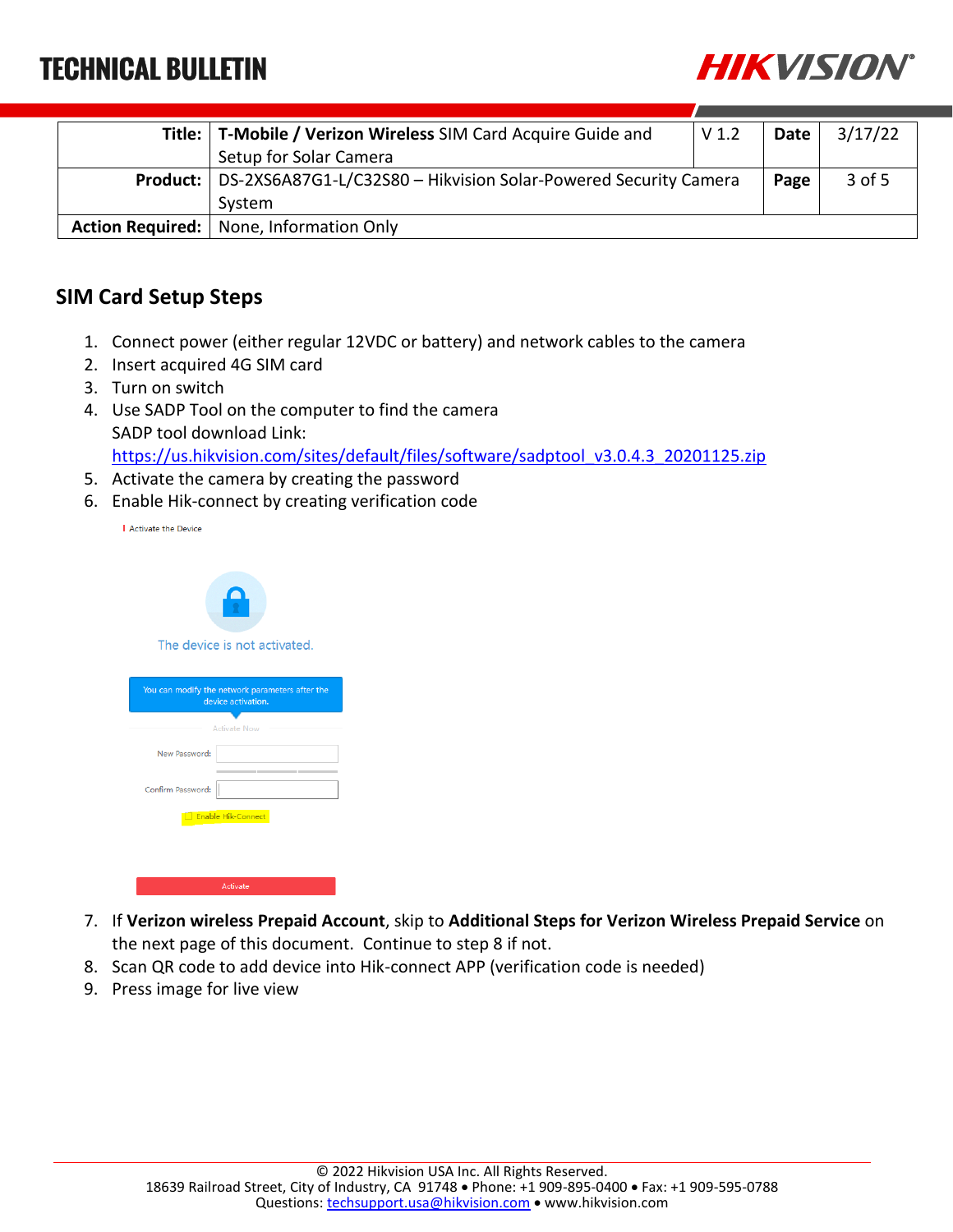

|                         | Title:   T-Mobile / Verizon Wireless SIM Card Acquire Guide and                 | V <sub>1.2</sub> | Date | 3/17/22 |
|-------------------------|---------------------------------------------------------------------------------|------------------|------|---------|
|                         | Setup for Solar Camera                                                          |                  |      |         |
|                         | <b>Product:</b> DS-2XS6A87G1-L/C32S80 - Hikvision Solar-Powered Security Camera |                  | Page | 4 of 5  |
|                         | System                                                                          |                  |      |         |
| <b>Action Required:</b> | None, Information Only                                                          |                  |      |         |





Hik-Connect V4.20

### **Additional Steps for Verizon Wireless Prepaid Service**

- 1. Use SADP Tool to set the IP address of the camera.
- 2. Login to the camera web interface with newly created password.
- 3. Click on **Configuration** >>> **Network** >>> **Wireless Dial**
- 4. Set APN to "vzwinternet" and click **[Save].**
- 5. Continue with step 8 of the **SIM Card Setup Steps** on previous page.